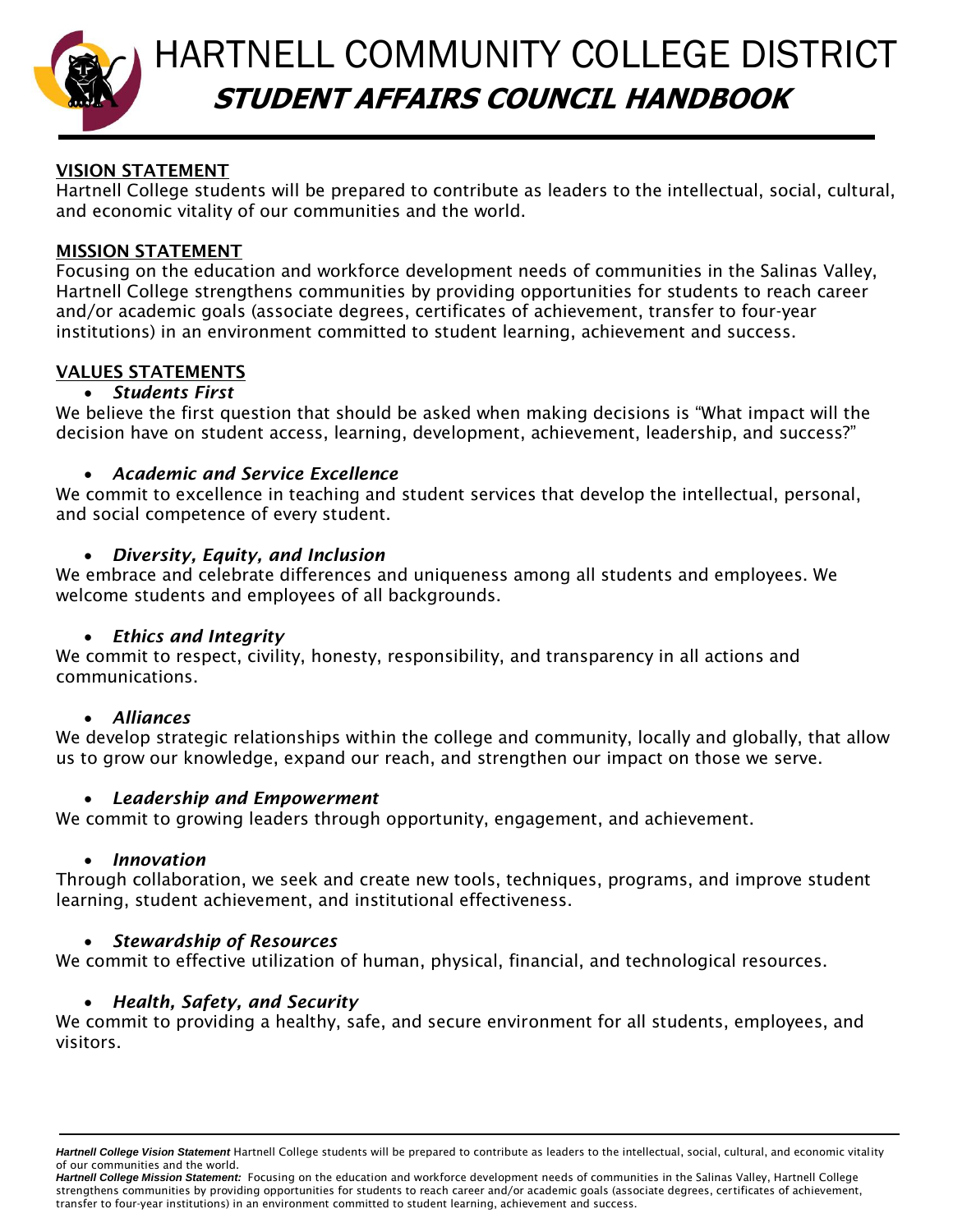# **GENERAL OPERATING PROCEDURES FOR GOVERNANCE COUNCILS**

All Governance Council meetings will be conducted using Robert's Rules of Order. The College Planning Council will have authority for the following aspects of the Governance System and for establishing the following general operating procedures for all Councils.

- Member Responsibility and Expectations for Participating in Governance
- Voting to Recommend Action/Approval
- Purpose of Each Council
- Establishing and Discontinuing Governance Councils
- Determining Required Membership Categories for Each Council
- Procedure for Placing Items on Agendas
- Reporting (To Whom or Which Group Recommendations are Forwarded)
- Providing and Updating the Handbook and Agenda format for all Governance Councils
- Process for Evaluation of Councils and Governance System Effectiveness

# **STRATEGIC PLAN 2019-2024 CORE OUTCOMES**

Core Outcome 1 – Degree/Certificate Completion

Core Outcome 2 – Degree/Certificate Completion Efficiency (Units & Time)

Core Outcome 3 – Transfer to Four-Year Institutions

Core Outcome 4 – Student Employment Following Training and/or Degree/Certificate Completion

## **MEMBERSHIP (and terms of service)**

- $\Diamond$  Vice President of Student Affairs (co-chair, permanent)
- $\Diamond$  Faculty (co-chair, permanent, to be appointed by Academic Senate)
- $\Diamond$  Vice President of Academic Affairs or designee (permanent)
- $\Diamond$  Vice President of Technology or designee (permanent)
- $\Diamond$  Dean of Student Affairs (2-year term, to be appointed by VP of Student Affairs)
- $\Diamond$  1 Classified Manager, Supervisor, or Confidential (2-year term, to be appointed by superintendent/president)
- $\lozenge$  4 Classified (3 CSEA, 1 L-39, 2-year term, to be appointed by CSEA and L-39)
- $\Diamond$  3 Faculty (2-year term, to be appointed by Academic Senate)
- $\Diamond$  1 Part-time faculty (1-year term, to be appointed by Academic Senate)
- $\lozenge$  2 Students (1-year term, appointed by Associated Students)

## **MEMBER RESPONSIBILITY AND EXPECTATIONS FOR PARTICIPATING IN GOVERNANCE**

- $\lozenge$  Council members are responsible for keeping their constituent groups informed about Council actions and matters under review and consideration.
- $\lozenge$  Council members commit to representing and working toward the best interests of all students, the college, and the community, although each member is encouraged to interact with and express the viewpoints of his/her constituent group.
- $\Diamond$  Council members commit to preparing in advance of meetings, and to participating fully in Council meetings.
- $\Diamond$  Council members commit to engaging in civil and respectful discussion, debate, and deliberation.
- $\Diamond$  Council members commit to working toward consensus in Council deliberations prior to taking action. Council members reserve their right to cast an independent vote.

# **FREQUENCY OF MEETINGS**

Monthly during the academic year.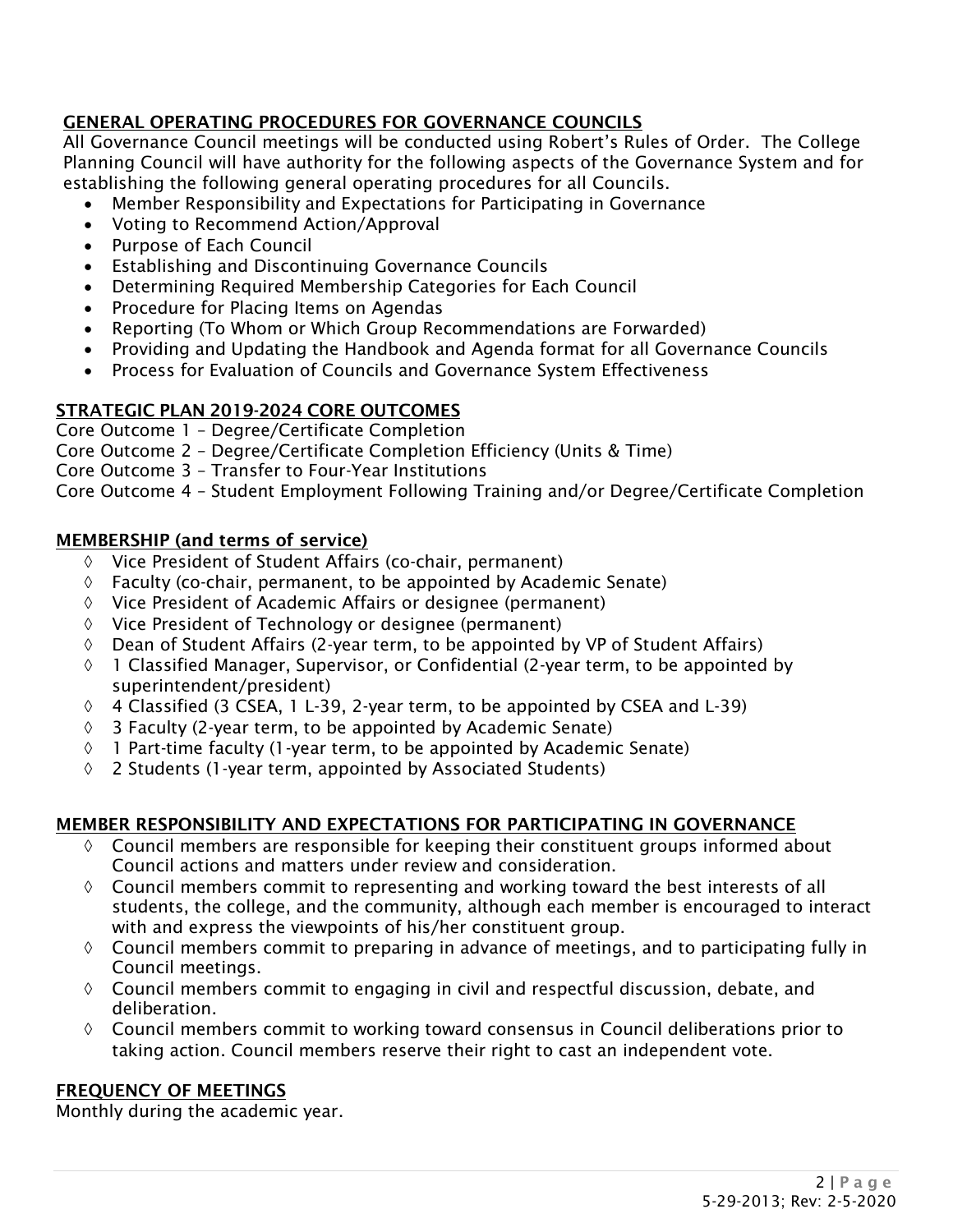# **VOTING TO RECOMMEND ACTION/APPROVAL**

Recommended action/approval: The Student Affairs Council shall be governed by Robert's Rules of Order, latest revised edition.

## **PURPOSE**

To promote student success, work collaboratively with other councils and committees.

## **RECEIVES INFORMATION FROM**

The following sources appropriate to the work of the Council, including but not limited to: employees, students, other councils and committees, Academic Senate, program reviews, SLOs, accreditation, performance indicators, site visits, institutional effectiveness outcomes, existing plans and initiatives, labor market information, community and partner input, other trends and/or forecasts.

## **MAKES RECOMMENDATIONS TO**

- College Planning Council
- Other Councils, Committees, Academic Senate

## **AGENDAS**

The chairs and/or co-chairs develop the agenda for council meetings. Any individual (student or employee) who wants an item placed on the agenda must submit the item in writing to the chair and/or co-chairs.

## **COUNCIL RESPONSIBILITIES**

- 1. COUNCIL RECOMMENDATIONS
	- $\Diamond$  For items that have college-wide implications or impact concerning student access and success.

## 2. BOARD POLICIES & ADMINISTRATIVE PROCEDURES

 $\Diamond$  Review and recommend for approval new or revised Board policies and administrative procedures.

## 3. ACCREDITATION

- $\Diamond$  Review and keep knowledge current regarding accreditation standards, eligibility requirements, and policies related to the Student Affairs Council.
- $\Diamond$  Provide input when appropriate to accreditation processes.
- $\Diamond$  Promote a campus culture that is focused on accreditation, inclusive of but not limited to institutional activities that foster assessment, evidence building, and continuous improvement.

## 4. BUDGET

- $\Diamond$  Review recommended budget plans.
- $\lozenge$  Submit recommended budget plans to the College Planning Council

## 5. PLANNING/RESEARCH

- $\Diamond$  Review college goals and key performance indicators regularly.
- $\Diamond$  Review and recommend approval of college plans (e.g., strategic, technology, facilities, etc.)
- $\Diamond$  Review evaluations of college plans and make recommendations for improvement.

#### 6. PROGRAM REVIEW

- $\Diamond$  Review program review reports and make recommendations to College Planning Council.
- $\Diamond$  Review new program proposals and recommend approval for new programs.